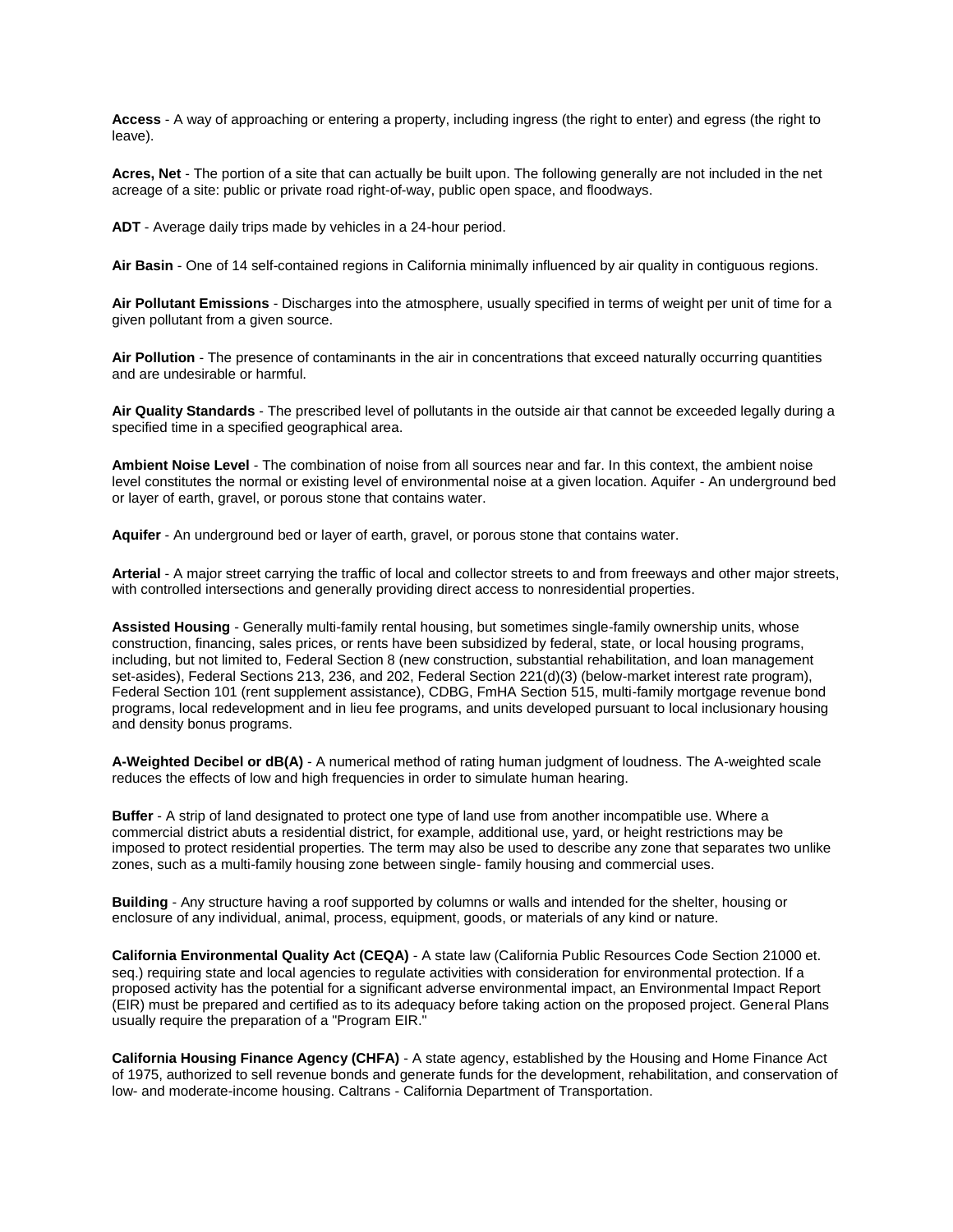**Caltrans** - California Department of Transportation.

**Capital Improvement Program (CIP)** - A proposed timetable or schedule of all future capital improvements (government acquisition of real property, major construction project, or acquisition of long lasting, expensive equipment) to be carried out during a specific period and listed in order of priority, together with cost estimates and the anticipated means of financing each project. Capital improvement programs are usually projected five or six years in advance and should be updated annually.

**Census** - The official decennial enumeration of the population conducted by the federal government.

**City Council** - The governing board of the City. The five-member elected council is responsible to the electorate for keeping pace with changing community needs, for establishing the quality of municipal services through the open conduct of public affairs, and for encouraging constructive citizen participation.

**Clean Air Act** - Federal legislation establishing national air quality standards.

**Collector** - A street for traffic moving between arterial and local streets, generally providing direct access to properties.

**Community Development Block Grant (CDBG)** - A grant program administered by the U.S. Department of Housing and Urban Development (HUD) on a formula basis for entitlement communities, and by the State Department of Housing and Community Development (HCD) for non-entitled jurisdictions. This grant allots money to cities and counties for housing rehabilitation and community development, including public facilities and economic development.

**Community Noise Equivalent Level (CNEL)** - The average equivalent sound level during a 24\_hour day, obtained after addition of five decibels to sound levels in the evening from 7 p.m. to 10 p.m. and after addition of 10 decibels to sound levels in the night after 10 p.m. and before 7 a.m. See also "A-Weighted Decibel."

**Compatibility** - The characteristics of different uses or activities that permit them to be located near each other in harmony and without conflict. The designation of permitted and conditionally permitted uses in zoning districts are intended to achieve compatibility within the district. Some elements affecting compatibility include: intensity of occupancy as measured by dwelling units per acre; pedestrian or vehicular traffic generated; volume of goods handled; and such environmental effects as noise, vibration, glare, air pollution, or the presence of hazardous materials. On the other hand, many aspects of compatibility are based on personal preference and are much harder to measure quantitatively, at least for regulatory purposes.

**Condominium** - A building, or group of buildings, in which units are owned individually, and the structure, common areas and facilities are owned by all the owners on a proportional, undivided basis.

**Congestion Management Plan (CMP)** - A mechanism employing growth management techniques, including traffic level of service requirements, development mitigation programs, transportation systems management, and capital improvement programming, for the purpose of controlling and/or reducing the cumulative regional traffic impacts of development. AB 1791, effective August 1, 1990, requires all cities, and counties that include urbanized area, to adopt and annually update a Congestion Management Plan.

**Conservation** - The management of natural resources to prevent waste, destruction, or neglect.

**Council of Governments (COG)** - A regional planning and review authority whose membership includes representation from all communities in the designated region. The Southern California Association of Governments (SCAG) and the West San Gabriel Valley Council of Governments are examples of COGs in Southern California.

**Coverage** - The proportion of the area of the footprint of a building to the area of the lot on which its stands.

**Day-Night Average Level (Ldn)** - The average equivalent sound level during a 24\_hour day, obtained after addition of 10 decibels to sound levels in the night after 10 p.m. and before 7 a.m. See also "Community Noise Equivalent Level."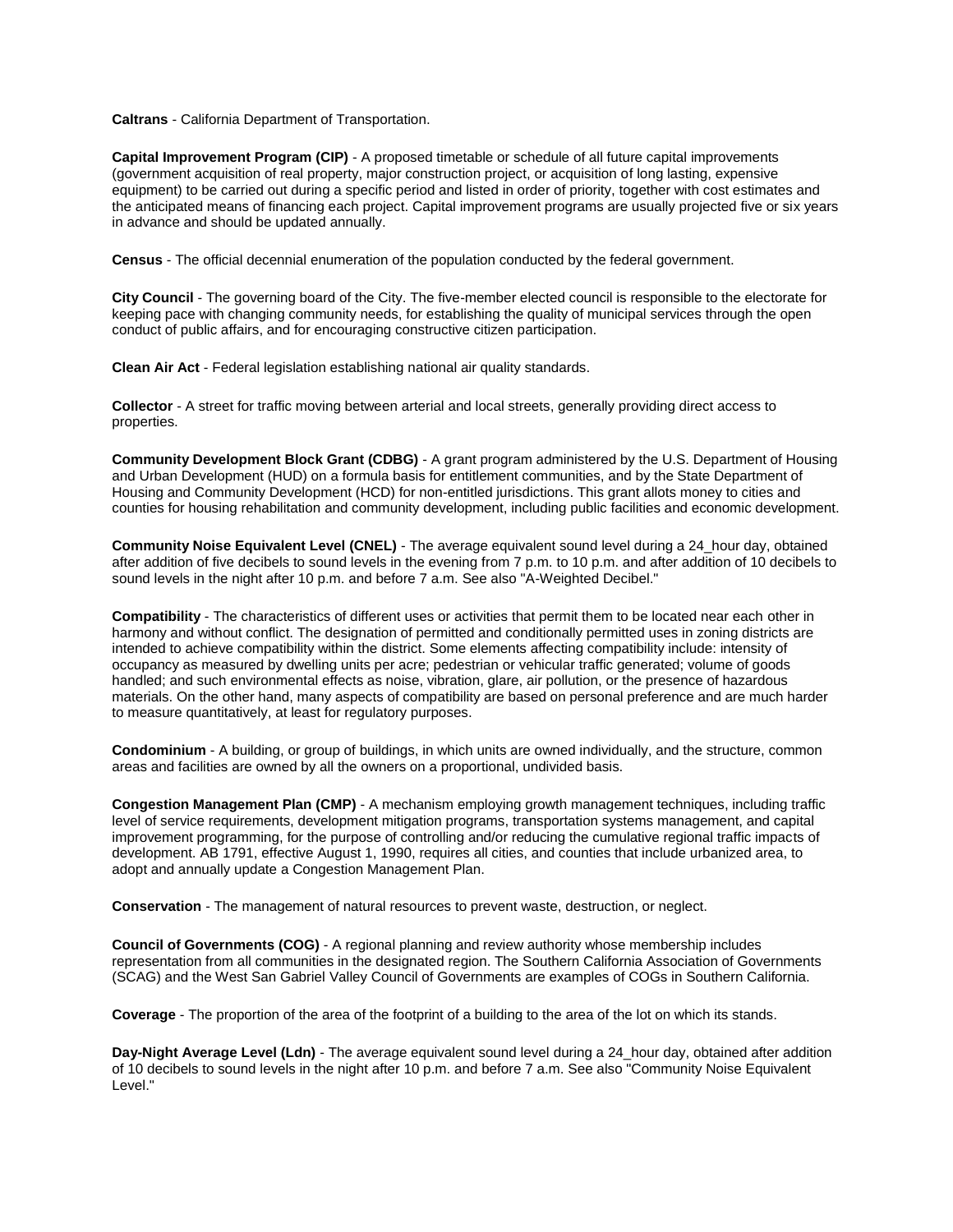**Decibel (dB)** - A unit for describing the amplitude of sound, as it is heard by the human ear. See also "A-Weighted Decibel," "Community Noise Equivalent Level," and "Day-Night Average Level."

**Density** - The number of families, individuals, dwelling units, or housing structures per unit of land; usually density is expressed "per acre." Thus, the density of a development of 100 units occupying 20 acres is 5 units per acre.

**Design Review Board** - A Board consisting of seven members appointed by the mayor, subject to confirmation by the city council, with the purpose of ensuring high quality design standards in building and development projects.

**Development** - The division of a parcel of land into two or more parcels; the construction, reconstruction, conversion, structural alteration, relocation or enlargement of any structure; any mining, excavation, landfill or land disturbance, and any use or extension of the use of land.

**Development Impact Fees** - A fee or charge imposed on developers to pay for the costs to the city of providing services to a new development.

**Development Plan** - A plan, to scale, showing uses and structures proposed for a parcel or multiple parcels of land. It includes lot lines, streets, building sites, public open space, buildings, major landscape features and locations of proposed utility services.

**Development Rights** - The right to develop land by a landowner that maintains fee-simple ownership over the land or by a party other than the owner who has obtained the rights to develop. Such rights usually are expressed in terms of density allowed under existing zoning. For example, one development right may equal one unit of housing or may equal a specific number of square feet of gross floor area in one or more specified zone districts.

**Dwelling** - A structure or portion of a structure used exclusively for human habitation.

**Dwelling, Multi-family** - A building containing two or more dwelling units for the use of individual families maintaining households; an apartment or condominium building is an example of this dwelling unit type.

**Dwelling, Single-family Attached** - A one-family dwelling attached to one or more other one-family dwellings by a common vertical wall; duplexes and townhomes are examples of this dwelling unit type.

**Dwelling, Single-family Detached** - A dwelling which is designed for and occupied by not more than one family and surrounded by open space or yards and which is not attached to any other dwelling by any means.

**Dwelling Unit** - One or more rooms, designed, occupied or intended for occupancy as separate living quarters, with cooking, sleeping and sanitary facilities provided within the unit for the exclusive use of a single family maintaining a household.

**Easement** - A grant of one or more of the property rights by the property owner to and/or for use by the public, a corporation, or another person or entity.

**Economic Base** - The production, distribution, and consumption of goods and services within a planning area. Element - A division of the General Plan referring to a topic area for which goals, policies, and programs are defined (e.g., land use, housing, circulation).

**Element** - A division of the General Plan referring to a topic area for which goals, policies, and programs are defined (e.g., land use, housing, circulation).

**Eminent Domain** - The authority of a government to take, or to authorize the taking of, with compensation, private property for public use. Environment - The sum of all external conditions and influences affecting the life, development, and survival of an organism.

**Environment** - The sum of all external conditions and influences affecting the life, development, and survival of an organism.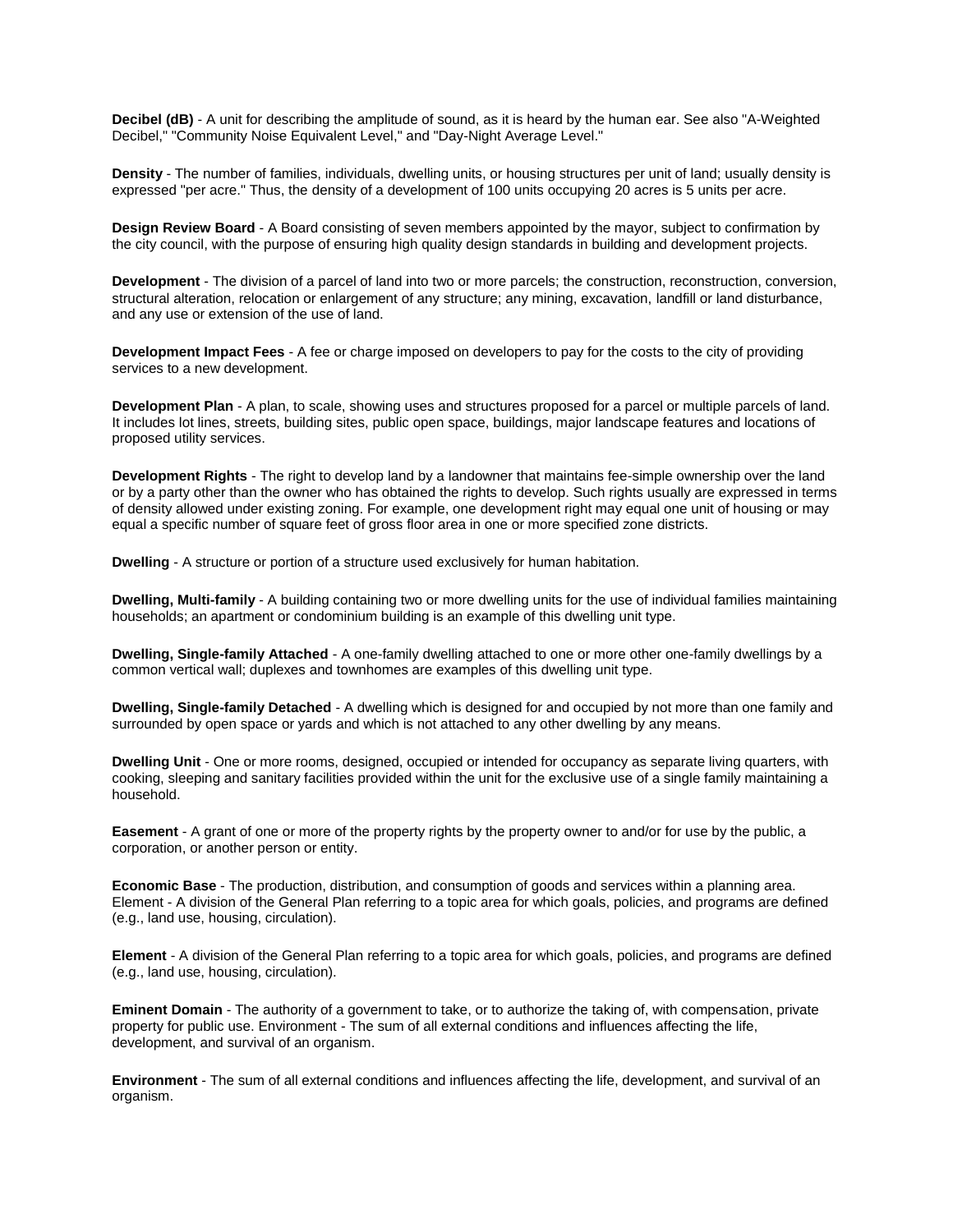**Environmental Impact Report (EIR)** - A report, as prescribed by the California Environmental Quality Act (CEQA), on the effect of a development proposal and other major actions which significantly affect the environment.

**Essential Facilities** - Those facilities whose continued functioning is necessary to maintain public health and safety following a disaster. These facilities include fire and police stations, communications facilities, emergency operation centers, hospitals, administrative buildings, and schools designated as mass care shelters. Also included are key transportation facilities and utility facilities such as water supply, sewage disposal, gas storage facilities and transmission lines, and electric generation stations and transmission lines. Exaction - A contribution or payment required as an authorized precondition for receiving a development permit; usually refers to mandatory dedication (or fee in lieu of dedication) requirements found in many subdivision regulations.

**Exaction** - A contribution or payment required as an authorized precondition for receiving a development permit; usually refers to mandatory dedication (or fee in lieu of dedication) requirements found in many subdivision regulations.

**Fault** - A fracture in the earth's crust forming a boundary between rock masses that have shifted.

**Fault, Active** - A fault that has moved within the last 11,000 years and which is likely to move again within the next 100 years.

**Fault, Inactive** - A fault which shows no evidence of movement in the last 11,000 years and no potential for movement in the relatively near future.

**Fault, Potentially Active** - A fault that last moved within the Quaternary Period (the last 2,000,000 to 11,000 years) before the Holocene Epoch (11,000 years to the present); or a fault which, because it is judged to be capable of ground rupture or shaking, poses an unacceptable risk for a proposed structure.

**FEMA** - Federal Emergency Management Agency.

**FHWA** - Federal Highway Administration.

**Fire Flow** - A rate of water flow that should be maintained to halt and reverse the spread of a fire.

**Flood Insurance Rate Map (FIRM)** - For each community, the official map on which the Federal Insurance Administration has delineated areas of special flood hazard and the risk premium zones applicable to that community.

**Floodplain** - A lowland or relatively flat area adjoining the banks of a river or stream which is subject to a one percent or greater chance or flooding in any given year (i.e., 100-year flood).

**Floodway** - The channel of a watercourse or river, and portions of the flood plain adjoining the channel, which are reasonably required to carry and discharge the base flood of the channel.

**Floor Area Ratio (FAR)** -The gross floor area of all buildings on a lot divided by the lot area; usually expressed as a numerical value (e.g., a building having 5,000 square feet of gross floor area located on a lot of 10,000 square feet in area has a floor area ratio of 0.5:1).

**General Plan** - A legal document that takes the form of a map and accompanying text adopted by the local legislative body. The plan is a compendium of policies regarding the long-term development of a jurisdiction. The state requires the preparation of seven elements or divisions as part of the plan: land use, housing, circulation, conservation, open space, noise, and safety. Additional elements pertaining to the unique needs of an agency are permitted.

**Goal** - The ultimate purpose of an effort stated in a way that is general in nature and immeasurable; a broad statement of intended direction and purpose (e.g., "Achieve a balance of land use types within the city").

**Grade** - The degree of rise or descent of a sloping surface.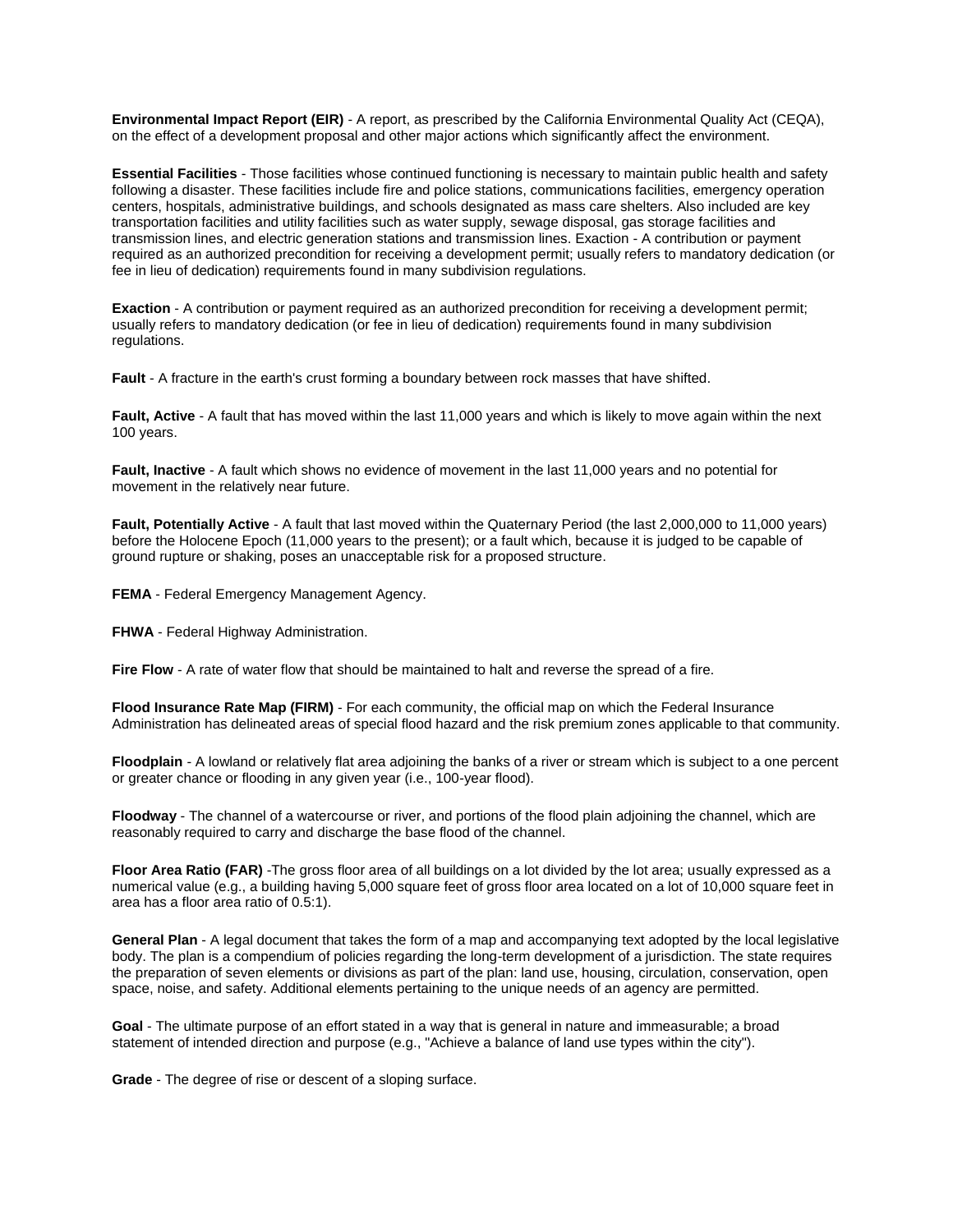**Ground Failure** - Mudslide, landslide, liquefaction (see this Glossary), or the compaction of soils due to ground shaking from an earthquake.

**Ground Shaking** - Ground movement resulting from the transmission of seismic waves during an earthquake.

**Groundwater** - The supply of fresh water under the ground surface in an aquifer or soil that forms a natural reservoir.

**Growth Management** - Techniques used by government to control the rate, amount and type of development.

**HCD** - State Department of Housing and Community Development.

**HDC** - Non-profit Housing Development Corporation.

**Hazardous Materials** - An injurious substance, including pesticides, herbicides, toxic metals and chemicals, liquefied natural gas, explosives, volatile chemicals and nuclear fuels.

**Household** - According to the U.S. Census, a household is all persons living in a dwelling unit whether or not they are related. Both a single person living in an apartment and a family living in a house are considered households.

**Household Income** - The total income of all the people living in a household. Households are usually described as very low income, low income, moderate income, and upper income for that household size, based on their position relative to the regional median income.

**Housing Affordability** - Based on state and federal standards, housing is affordable when the housing costs are no more than 30 percent of household income.

**Housing Unit** - A room or group of rooms used by one or more individuals living separately from others in the structure, with direct access to the outside or to a public hall and containing separate toilet and kitchen facilities.

**HUD** - U.S. Department of Housing and Urban Development.

**Implementation Measure** - An action, procedure, program, or technique that carries out general plan policy.

**Income Categories** - Four categories for classifying households according to income based on the median income for each County. The categories are as follows: Very Low (0-50% of County median); Low (50-80% of County median); Moderate (80-120% of County median); and Upper (over 120% of County median).

**Infrastructure** - The physical systems and services which support development and population, such as roadways, railroads, water, sewer, natural gas, electrical generation and transmission, telephone, cable television, storm drainage, and others.

**Insurance Services Office, Inc.** - A supplier of statistical, actuarial, and underwriting information to the insurance industry. The company is licensed throughout the United States to provide advisory services to more than 1,500 participating insurers, including the National Flood Insurance Program (NFIP). Intensity - A measure of the amount or level of development often expressed as the ratio of building floor area to lot area (floor area ratio) for commercial, business, and industrial development, or units per acre of land for residential development (also called "density").

**Intensity** - A measure of the amount or level of development often expressed as the ratio of building floor area to lot area (floor area ratio) for commercial, business, and industrial development, or units per acre of land for residential development (also called "density").

**Issue** - A problem, constraint, or opportunity requiring community action.

**Intersection** - Where two or more roads cross at grade.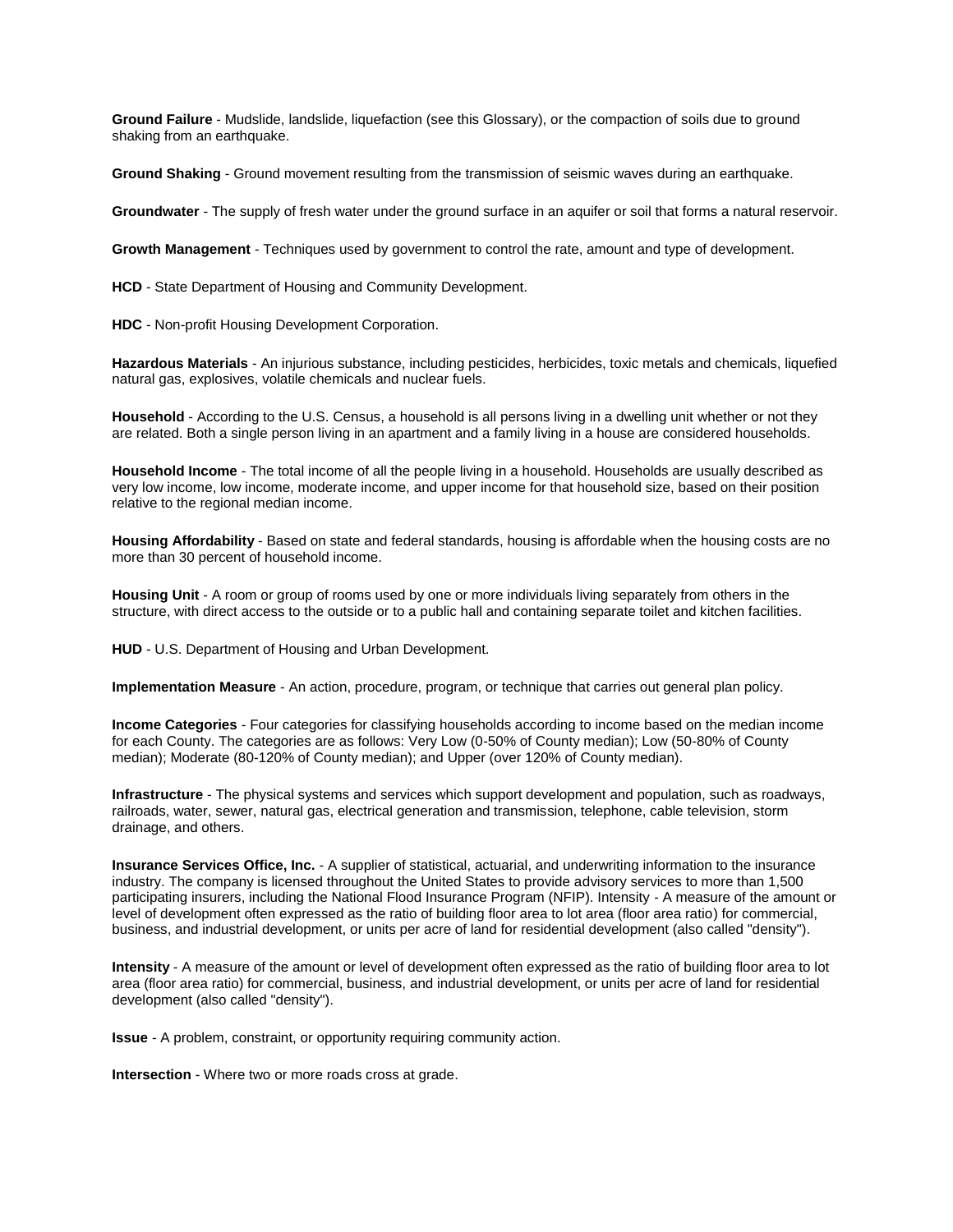**Land Use** - A description of how land is occupied or used.

**Land Use Plan** - A plan showing the existing and proposed location, extent and intensity of development of land to be used in the future for varying types of residential, commercial, industrial, agricultural, recreational and other public and private purposes or combination of purposes.

**Landslide** - A general term for a falling or sliding mass of soil or rocks.

**Liquefaction** - A process by which water-saturated granular soils transform from a solid to a liquid state due to groundshaking. This phenomenon usually results from shaking from energy waves released in an earthquake.

**Livable Community** - A shared community vision of pedestrian-friendly, mixed-use and transit-oriented places scaled to people, not automobiles, and connected to vibrant civic and public spaces.

**Local Street** - A street providing direct access to properties and designed to discourage through-traffic.

**Lot** - The basic unit of land development. A designated parcel or area of land established by plat, subdivision, or as otherwise permitted by law, to be used, developed or built upon as a unit.

**LOS** - Level of Service, a descripter of traffic operating conditions based on an intersection's volume-to-capacity ratio.

**Median Income** - The annual income for each household size which is defined annually by the federal Department of Housing and Urban Development. Half of the households in the region have incomes above the median and half are below.

**Mitigate** - To ameliorate, alleviate, or avoid to the extent reasonably feasible.

**Mobile Home** - A structure, transportable in one or more sections, which is at least 8 feet in width and 32 feet in length, which is built on a permanent chassis and designed to be used as a dwelling unit, with or without a permanent foundation when connected to the required utilities.

**National Flood Insurance Program (NFIP)** - The National Flood Insurance Program, managed by FEMA, makes Federally-backed flood insurance available in communities that agree to adopt and enforce floodplain management ordinances to reduce future flood damage.

**Noise** - Any undesired audible sound.

**Noise Exposure Contours** - Lines drawn about a noise source indicating constant energy levels of noise exposure. CNEL and Ldn are the metrics utilized to describe community noise exposure.

**Non-Conforming Use** - A use that was valid when brought into existence, but by subsequent regulation becomes no longer conforming. "Non-conforming use" is a generic term and includes (1) non-conforming structures (by virtue of size, type of construction, location on land, or proximity to other structures), (2) Non-conforming use of a conforming building, (3) non-conforming use of a non-conforming building, and (4) non-conforming use of land. Thus, any use lawfully existing on any piece of property that is inconsistent with a new or amended General Plan, and that in turn is a violation of a zoning ordinance amendment subsequently adopted in conformance with the General Plan, will be a non-conforming use.

**Open Space** - Any parcel or area of land or water essentially unimproved and set aside, designated, dedicated, or reserved for public or private use or enjoyment.

**Ordinance** - A law or regulation set forth and adopted by a governmental authority, usually a city or county. Overcrowding - As defined by the State Department of Housing and Community Development, a household with greater than one person per room, excluding bathrooms, kitchens, hallways, and porches.

**Ordinance** - A law or regulation set forth and adopted by a governmental authority, usually a city or county.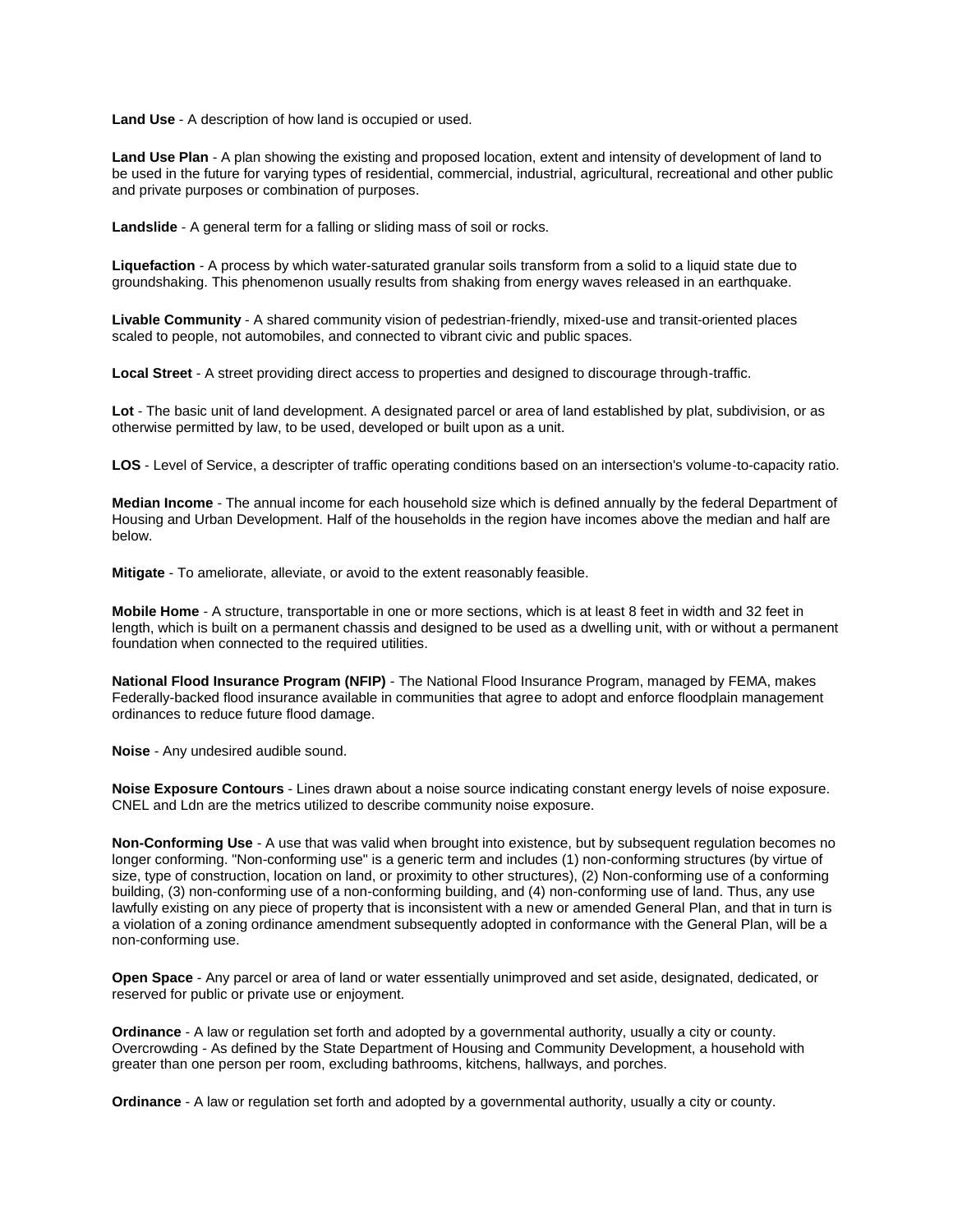**Parcel** - A lot or tract of land.

**Planning Commission** - A group of people appointed by the city council that administer planning and land use regulations for the city and provide recommendations on a wide array of land use and land use policy issues.

**Policy** - Statements guiding action and implying clear commitment found within each element of the general plan (e.g., "Provide incentives to assist in the development of affordable housing").

**Pollution** - The presence of matter or energy whose nature, location, or quantity produces undesired environmental effects.

**Program** - A coordinated set of specific measures and actions (e.g., zoning, subdivision procedures, and capital expenditures) the local government intends to use in carrying out the policies of the general plan.

**Recreation, Active** - A type of recreation or activity which requires the use of organized play areas, including, but not limited to, softball, baseball, football and soccer fields, tennis and basketball courts and various forms of children's play equipment.

**Recreation, Passive** - Type of recreation or activity which does not require the use of organized play areas. Redevelopment - Redevelopment, under the California Community Redevelopment Law, is a process with the authority, scope, and financing mechanisms necessary to provide stimulus to reverse current negative business trends, remedy blight, provide job development incentives, and create a new image for a community. It provides for the planning, development, redesign, clearance, reconstruction, or rehabilitation, or any combination of these, and the provision of public and private improvements as may be appropriate or necessary in the interest of the general welfare. In a more general sense, redevelopment is a process in which existing development and use of land is replaced with new development and/or use.

**Redevelopment** - Redevelopment, under the California Community Redevelopment Law, is a process with the authority, scope, and financing mechanisms necessary to provide stimulus to reverse current negative business trends, remedy blight, provide job development incentives, and create a new image for a community. It provides for the planning, development, redesign, clearance, reconstruction, or rehabilitation, or any combination of these, and the provision of public and private improvements as may be appropriate or necessary in the interest of the general welfare. In a more general sense, redevelopment is a process in which existing development and use of land is replaced with new development and/or use.

**Regional Housing Needs Assessment (RHNA)** - The Regional Housing Needs Assessment (RHNA) is based on State of California projections of population growth and housing unit demand and assigns a share of the region's future housing need to each jurisdiction within the SCAG (Southern California Association of Governments) region. These housing need numbers serve as the basis for the update of the Housing Element in each California city and county.

**Rehabilitation** - The upgrading of a building previously in a dilapidated or substandard condition, for human habitation or use.

**Restoration** - The replication or reconstruction of a building's original architectural features, usually describing the technique of preserving historic buildings.

**Rezoning** - An amendment to the map and/or text of a zoning ordinance to effect a change in the nature, density, or intensity of uses allowed in a zoning district and/or on a designated parcel or land area. Right-of-Way - A strip of land acquired by reservation, dedication, prescription or condemnation and intended to be occupied or occupied by a road, crosswalk, railroad, electric transmission lines, oil or gas pipeline, water line, sanitary or storm sewer, or other similar uses.

**Right-of-Way** - A strip of land acquired by reservation, dedication, prescription or condemnation and intended to be occupied or occupied by a road, crosswalk, railroad, electric transmission lines, oil or gas pipeline, water line, sanitary or storm sewer, or other similar uses.

**Seiche** - An earthquake-generated wave in an enclosed body of water such as a lake, reservoir, or bay.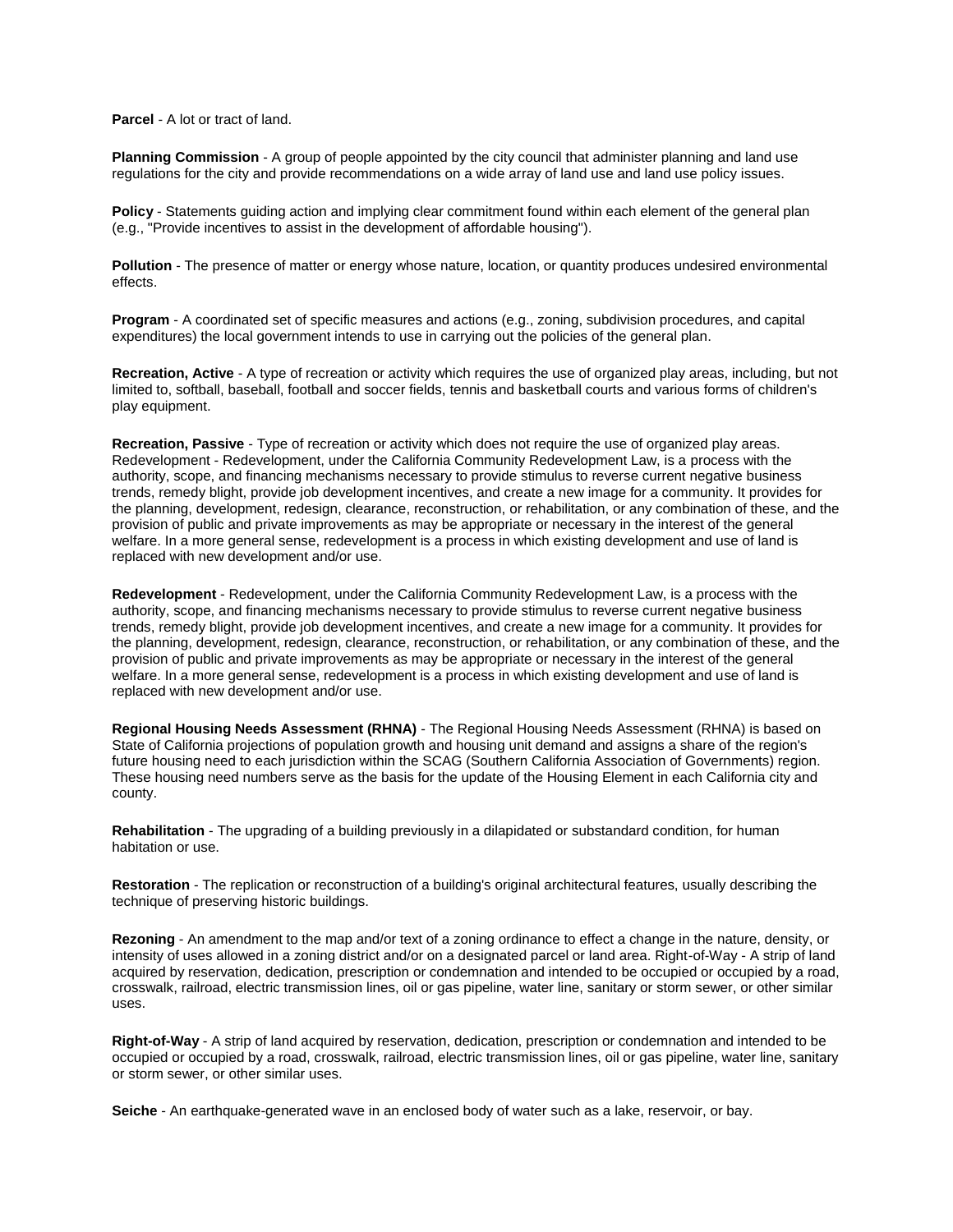**Seismic** - Caused by or subject to earthquakes or earth vibrations.

**Sewer** - Any pipe or conduit used to collect and carry away sewage from the generating source to a treatment plant.

**Site Plan** - The development plan for one or more lots on which is shown the existing and proposed conditions of the lot including: topography, vegetation, drainage, floodplains, marshes and waterways; open spaces, walkways, means of ingress and egress, utility services, landscaping, structures and signs, lighting, and screening devices; any other information that reasonably may be required in order that an informed decision can be made by the approving authority.

**Slope** - Land gradient described as the vertical rise divided by the horizontal run, and expressed in percent.

**Solid Waste** - Unwanted or discarded material, including garbage with insufficient liquid content to be free flowing, generally disposed of in landfills or incinerated.

**Southern California Association of Governments (SCAG)** - The Southern California Association of Governments is a regional planning agency which encompasses six counties: Imperial, Riverside, San Bernardino, Orange, Los Angeles, and Ventura. SCAG is responsible for preparation of the Regional Housing Needs Assessment (RHNA).

**Special District** - A district created by act, petition or vote of the residents for a specific purpose with the power to levy taxes.

**Special Needs Groups** - Those segments of the population which have a more difficult time finding decent affordable housing due to special circumstances. Under State planning law, these special needs groups consist of the elderly, handicapped, large families, female-headed households, farmworkers and the homeless.

**Specific Plan** - Under Article 8 of the Government Code (Section 65450 et seq), a legal tool for detailed design and implementation of a defined portion of the area covered by a General Plan. A specific plan may include all detailed regulations, conditions, programs, and/or proposed legislation which may be necessary or convenient for the systematic implementation of any General Plan element(s).

**Sphere of Influence** -The probable ultimate physical boundaries and service area of a local agency (city or district) as determined by the Local Agency Formation Commission (LAFCO) of the County.

**Stationary Source** - A non-mobile emitter of pollution. Structure - Anything constructed or erected which requires location on the ground (excluding swimming pools, fences, and walls used as fences).

**Structure** - Anything constructed or erected which requires location on the ground (excluding swimming pools, fences, and walls used as fences).

**Subdivision** - The division of a lot, tract or parcel of land that is the subject of an application for subdivision.

**Subsidence** - The sudden sinking or gradual downward settling and compaction of soil and other surface material with little or no horizontal motion. Subsidence may be caused by a variety of human and natural activities, including earthquakes.

**Subsidize** - To assist by payment of a sum of money or by the granting of terms or favors that reduce the need for monetary expenditures. Housing subsidies may take the forms of mortgage interest deductions or tax credits from federal and/or state income taxes, sale or lease at less than market value of land to be used for the construction of housing, payments to supplement a minimum affordable rent, and the like.

**Transportation Demand Management (TDM)** - A strategy for reducing demand on the road system by reducing the number of vehicles using the roadways and/or increasing the number of persons per vehicle. TDM attempts to reduce the number of persons who drive alone on the roadway during the commute period and to increase the number in carpools, vanpools, buses and trains, walking, and biking. TDM can be an element of TSM (see below).